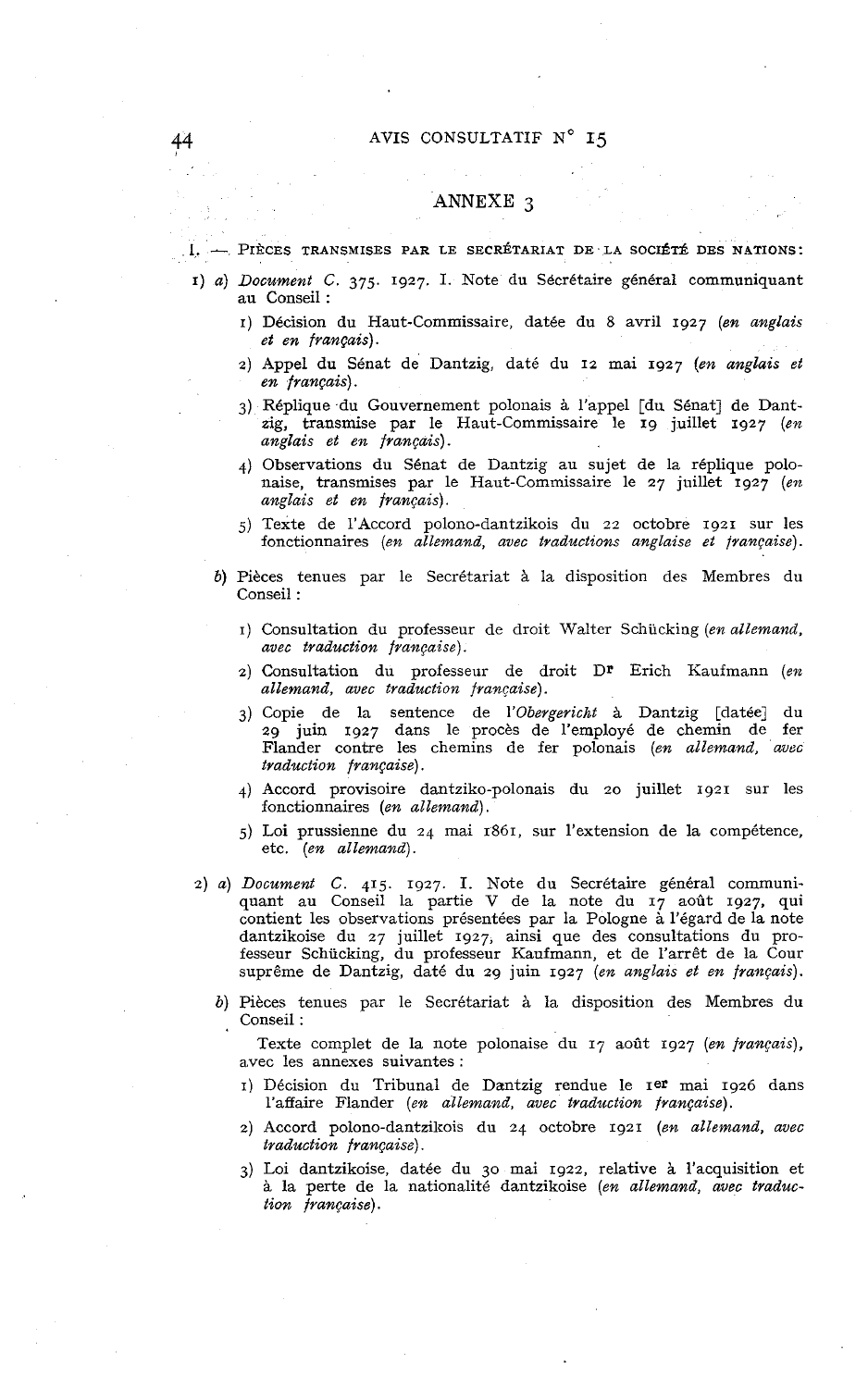## **ANNEX 3.**

#### I.-DOCUMENTS TRANSMITTED BY THE SECRETARIAT OF THE LEAGUE OF NATIONS:

- **(1)** *(a) Docz~ment C. 375.* 1927. **1.** Note from the Secretary-General transmitting to the Council :
	- (1) Decision by the High Commissioner, dated April 8th, 1927 *(in English and French).*
	- (2) Appeal by the Danzig Senate, dated May ~zth, 1927 *(in English and French).*
	- *(3)* Reply by the Polish Government to the Danzig Senate appeal, forwarded by the High Commissioner on July 19th, 1927 (in *English and French).*
	- *(4)* Observations of the Danzig Senate regarding the Polish Reply, forwarded by the High Commissioner on July 27th, 1927 *(in English and French).*
	- *(5)* Text of the Danzig-Polish Agreement concerning officials, of October 22nd, 1921 *(in German, with English and French translations).*
	- *(b)* Documents lield by the Secretary-General at the disposa1 of the Members of the Council :
		- (1) Advisory opinion by Professor Schücking *(in German, with French translation).*
		- (2) Advisory opinion by Professor Kaufmann *(in German, with French translation).*
		- *(3)* Copy of the decision of the Danzig Supreme Court *(Obergericht)*  dated June zgth, 1927, concerning the case of the railway employee Flander v. the Polish Railways *(in German, with French translation).*
		- (4) Provisional Danzig-Polish Agreement concerning officials, dated July 2oth, 1921 *lin German).*
		- (5) Prussian Law of May 24th, 1861 ; *Gesetz betreffend die Erzueiterung des Rechtsweges (in Geman)* .
- (2) *(a) Document* C. **415** 1927. **1.** Note by the Secretary-General communicating to the Council Part V of the Note dated August 17th, 1927, which contains the Polish observations on the Danzig Note of, July 27th, 1927, and on the legal opinions of Professor Schücking and Professor Kaufmann, and on the sentence of the Danzig Supreme Court of June zgth, 1927 *(in French and English).* 
	- *(b;* Documents mentioned in the Secretary-General's note as held by the Secretariat at the disposa1 of the Members of the Council:
		- Complete text of the Polish Note of August 17th, 1927 *(in French),*  with the following annexes :
		- **(1)** Decision of the Danzig Court pronounced on May **~st,** 1926, concerning the case Flander *(in German, with French translation)* .
		- **(2)** Danzig-Polish Agreement of October 24th, 1921 *(in German,*   $with$  French translation).
		- **(3)** Danzig Law dated May 30th. 1922, concerning the acquisition and loss of Daazig nationality *(in German, with French translation).*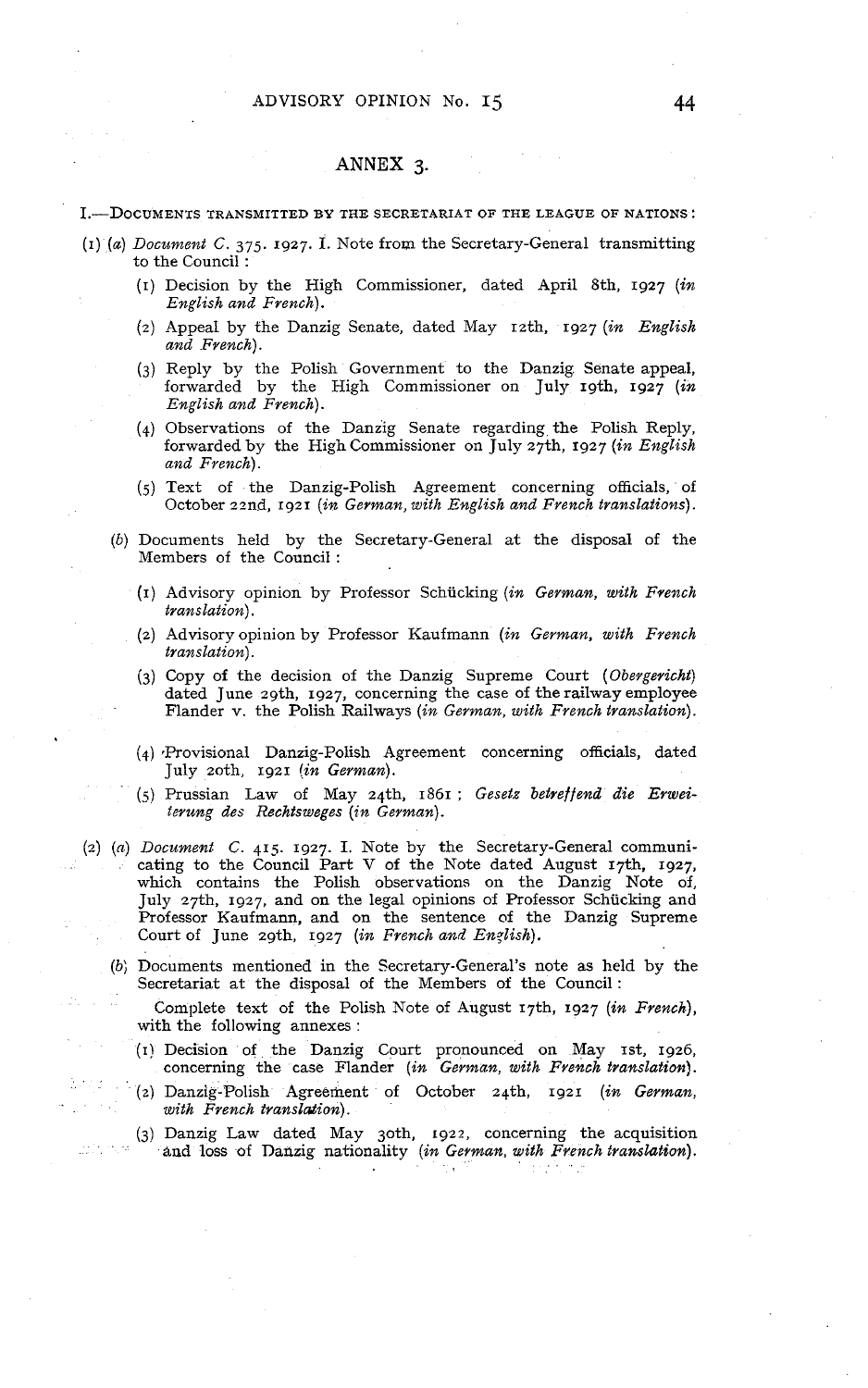*3.* - *Document C. 429. 1927.* **1.** *Note du Secrétaire général informant le*  Conseil que la pièce ci-après a été reçue par le Secrétariat et est *tenue par lui* à *la disposition des Membres du Conseil* :

*Consultation du professeur Cavaglieri, de l'université de Naples, soumise par le Gouvernement polonais.* 

*Copie de cette consultation (en italien, avec traduction française).* 

- *4. Document C. 478. 1927.* 1. *Note du Secrétaire général informant le Conseil que les pièces suivantes ont été reçues par le Secrétariat et sont tenues par lui* à *la disposition des Membres du Conseil* :
	- *1) Consultation du professeur Louis Le Fur, présentée par le Gouvernement polonais.*
	- *2) Note datée du IO septembre 1927, contenant les observations du Sénat de Dantzig au sujet de la note polonaise du 17 août 1927 ainsi que sur la consultation du professeur Cavaglieri.*

*Copie des pièces mentionnées ci-dessus* :

- *1) Consultation du professeur Le Fur (en français).*
- *2) Note dantzikoise du IO septembre 1927 (en allemand, avec traduction française).*
- *5. Document C. 483. 1927.* 1. *Note du Secrétaire général informant le Conseil que la pièce suivante a été reçue par le Secrétariat et est tenue par lui* à *la disposition des Membres du Conseil:*

*Note polonaise datée du 13 septembre 1927, contenant les observations du Gouvernement polonais* à *l'égard de la note dantzikoise du IO septembre 1927.* 

*Copie de cette note (en francais).* 

- *6. Document C. 409 (1) et C. 409 (1) (a). 1927.* **1.** *Rapport présenté le 22 septembre 1927 au Conseil par M. Villegas, représentant du Chili (en anglais et en français).*
- *7. Quarante-septième session du Conseil. Procès-verbal de la'cinquième séance, contenant la Résolution adoptée le 22 septembre 1927 par le Conseil (en français et en anglais).*
- II. PIÈCES COMMUNIQUÉES PAR LE HAUT-COMMISSAIRE DE LA SOCIÉTÉ DES *NATIONS A DANTZIG SUR DEMANDE DE LA COUR TRANSMISE PAR LE*  SECRÉTAIRE GÉNÉRAL DE LA SOCIÉTÉ DES NATIONS:
	- *1) Copie de la Kluge des Eisenbahnsekretars Ferdinand Flander, Neuschoffland, Schellmühlerweg 2, Klagers, gegen die polnische Republik (Eisenbahnfiskus), Beklagte, wegen Feststellung und Zahlung, Wert des Streitgegenstandes G. 200.*
	- *2) Copie d'une lettre de M. B. Langowski au Landgericht, Dantzig (30 mars 1926).*
	- 3) Copie d'une note de l'Obergericht, Dantzig, en l'affaire Répu*blique polonaise c. Flander (6 avril 1926).*
	- *4) Copie d'une note de M. B. Langowski, Dantzig (17 avril 1926).*
	- *j) Copie d'une lettre de M. B. Langowski* à *l'obergericht, Dantzig (26 avril 1927).*
	- *6) Copie du Zwischen- Urteil (~er mai 1926) en l'affaire République polonaise c. Flander.*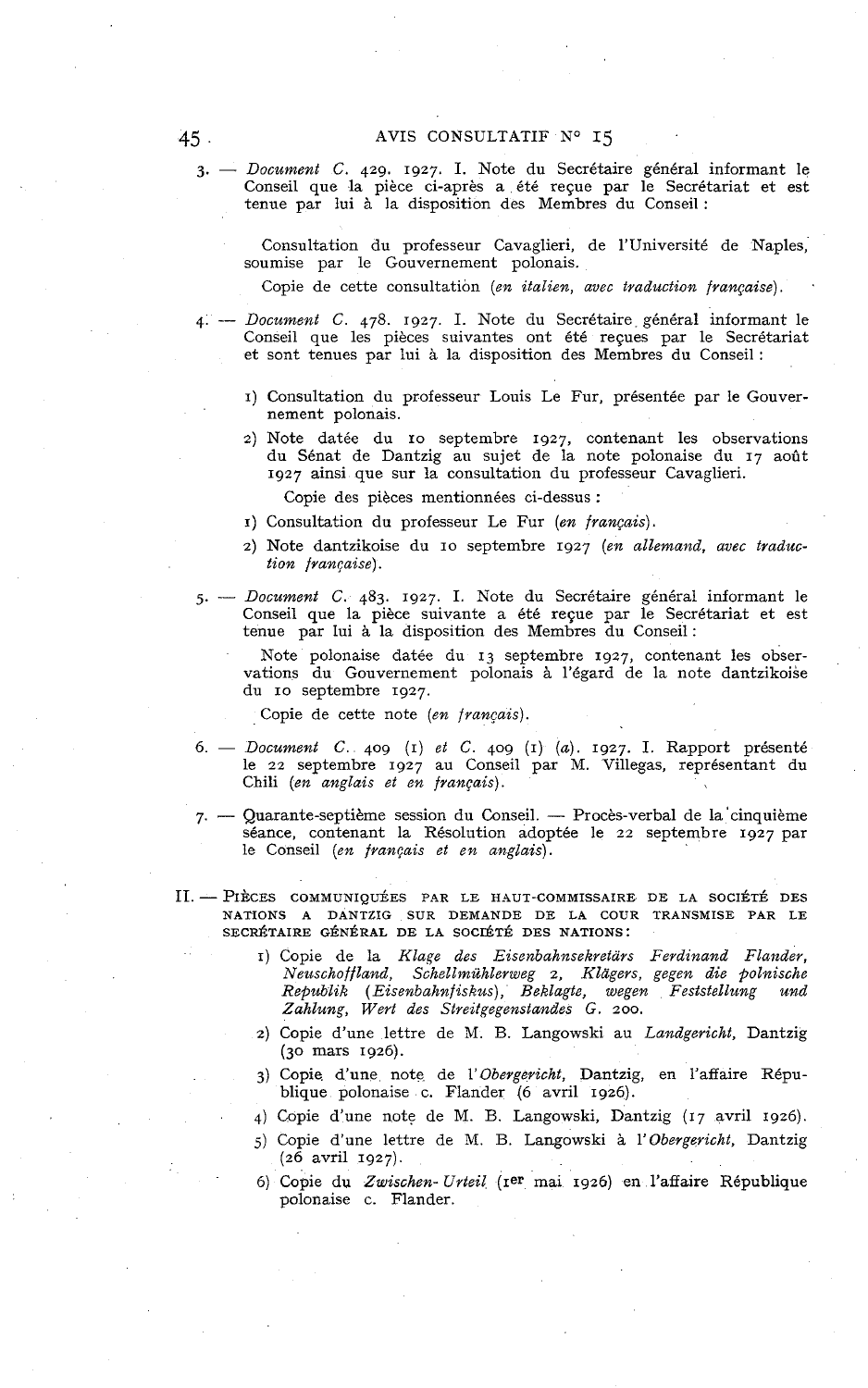3.-Document C. 429. 1927. **1.** Note by the Secretarv-General informing the Council that the following document had been received and was held by the Secretariat at the disposal of the Members of the Council :

Opinion of Professor Cavaglieri, of the University of Naples, submitted by the Polish Government.

Copy of this opinion (in Italian, with French translation).

- 4.-Document C. 478. 1927. I. Note by the Secretary-General informing the Council that the following documents had been received and were held by the Secretariat at the disposa1 of the Members of the Council :
	- (1) Opinion by Professor Louis Le Fur, submitted by the Polish Government.
	- (2) Danzig Note dated September roth, 1927, containing the observations of the Danzig Senate on the Polish Note of August 17th, 1927. and on the opinion of Professor Cavaglieri.

Copies of the above-mentioned documents :

- (1) Opinion of Professor le Fur (in French).
- (2) Danzig Note of September 10th, 1927 (in German, with French translation).
- 5.-Document C. 483. 1927. I. Note by the Secretary-General informing the Council that the following document had been received and was held by the Secretariat at the disposa1 of the Members of the Council :

Polish Note dated September 13th, 1927, containing the observations of the Polish Government on the Danzig Note of September 10th. 1927.

Copy of this Note  $(in$  French.

- 6.--Document C. 409 (1) and C. 409 (1) (a). 1927. I. Report presented to the Council by M. Villegas, representative of Chile, on September 22nd, 1927 (in English and FrencM.
- 7. -Minutes of the fifth meeting of the 47th Session of the Council, containing the Resolution adopted by the Council on September 22nd, 1927 (in French and English).
- II.-DOCUMENTS SENT BY THE HIGH COMMISSIONER OF THE LEAGUE OF NATIONS AT DANZIG ON THE REQUEST OF THE COURT, FORWARDED BY THE SECRETARY-GENERAL OF THE LEAGUE OF NATIONS :'
	- 1) Copy of the Kluge des Eisenbahnsekretars Ferdinand Flander, Neuschoffland, Schellmühlerweg 2, Klägers, gegen die polnische Republik (Eisenbahnfiskus), Beklagte, wegen Feststellung und Zahlung, Wert des Streitgegenstandes G. 200.
	- (2) Copy of a letter from M. B. Langowski to the Landgericht, Danzig (March 3oth, 1926).
	- (3) Copy of a note from the Obergaricht, Danzig, in the case of the Polish Republic v. Flander (April 6th, 1926).
	- (4) Copy of a note from M. B. Langowski, Danzig (April 17th, 1926).
	- (5) Copy of a letter from M. **B.** Langowski to the Danzig Supreme Court (April 26th. 1927).
	- (6) Copy of the Zwischen- Urteil (May  $1st$ , 1926) in the case of the Polish Republic v. Flander.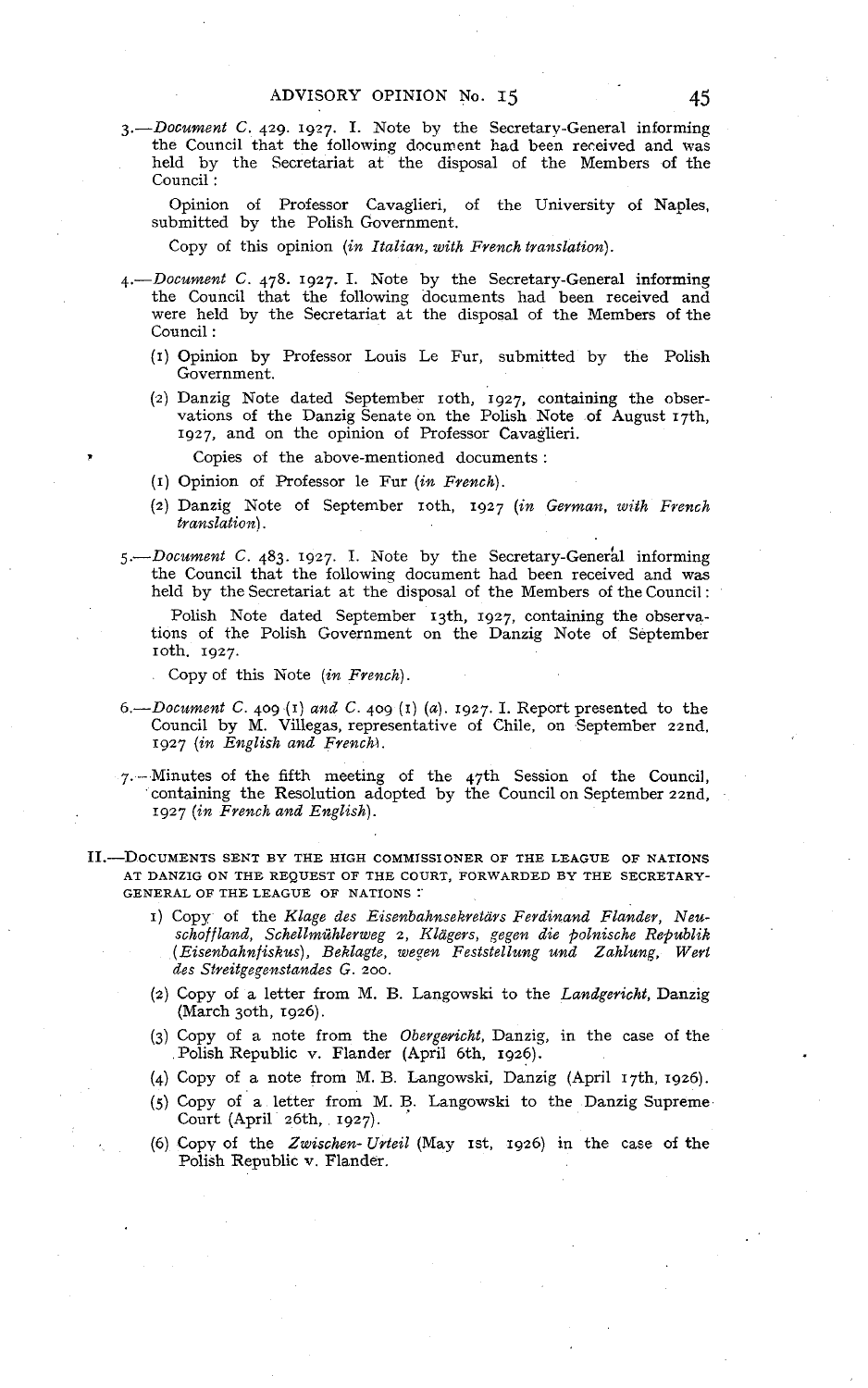- *7)* Copie d'une note de MM. Max Hellwig et Heinz Bauer à *i'Obergericht,* Dantzig *(18* mai *1927).*
- *8)* Copie d'une note de M. B. Langowski à *l'obergericht,* Dantzig *(7* juin *1926).*
- *9)* Copie d'une note de MM. Max Hellwig et Heinz Bauer à *l'Obergericht,* Dantzig *(g* juin *1927).*
- IO) Copie d'une note de MM. Max Hellwig et Heinz Bauer à *1'Obergericht,* Dantzig *(IO* juin *1927).*
- *II)* Copie d'une note de M. B. Langowski à *l'obergericht,* Dantzig *(II* août *1926).*
- *12)* Copie d'une lettre du commissaire général de la République polonaise à M. Van Hamel, Haut-Commissaire de la Société des Nations à Dantzig **(3** janvier *1927).*
- *13)* Copie d'une note de M. B. Langowski à *l'obergericht,* Dantzig *(20* janvier *1927).*
- *14)* Copie d'une note de MM. Max Hellwig et Heinz Bauer à *l'obergericht,* Dantzig *(24* janvier *1927).*
- *15) Urtesl des III. Zzvilsenats des Obergerichts der Freien Stadt Danzig uom 22. Juni 1927 2. III* **U.** *270126-in Sachen der Republik Polen gegen den Eisenbahnsekretar Flander.*
- *16)* Note du *II* janvier *1926* adressée par le commissaire général de la République polonaise à Dantzig au Haut-Commissaire de la Société des Nations.
- 17) Auszug aus der Verhandlung des Rates des Völkerbundes, 3 mars *1921.*
- *18) Danziger Juristischer Monatschrift, 4. Jahrgang, Nummer 12. Danzig, Dezember 1925.*
- *19)* Note du Sénat de la Ville libre de Dantzig, datée du *27* mai *1926 (en allemand).*
- 20) Note du Sénat de la Ville libre de Dantzig datée du *12* janvier *1927 (en allemand).*
- *21)* Note du commissaire général de la République polonaise au Haut-Commissaire de la Société des Nations à Dantzig *(8* février *1927) (en français).*
- *22)* Note *du* commissaire général de la République polonaise au Haut-Commissaire de la Société des Nations à Dantzig *(a8* février *1927)* et annexe *(en allemand).*
- *23)* Note du commissaire général de la République polonaise au Haut-Commissaire de la Société des Nations *A* Dantzig *(23* mars *1927) (en français).*
- II! PIÈCES DÉPOSÉES AU NOM DES GOUVERNEMENTS DIRECTEMENT INTÉ-RESSÉS :
	- *a) Pièces déposées par l'agent du Gouvernement polonais* :
		- *1)* Copie certifiée conforme du jugement rendu en l'affaire Holz c. République polonaise *(en allemand).*
		- 2) Lettre du 6 juillet 1926 adressée par le Haut-Commissaire de la Société des Nations au commissaire général de la République de Pologne à Dantzig et extraits en allemand de l'exposé du Sénat de Dantzig en l'affaire Menge.
		- *3)* Ordonnance concernant la déposition des déclarations prévues par l'article premier de l'Accord du *22* octobre *1921,* en date du *22* décembre *1921.*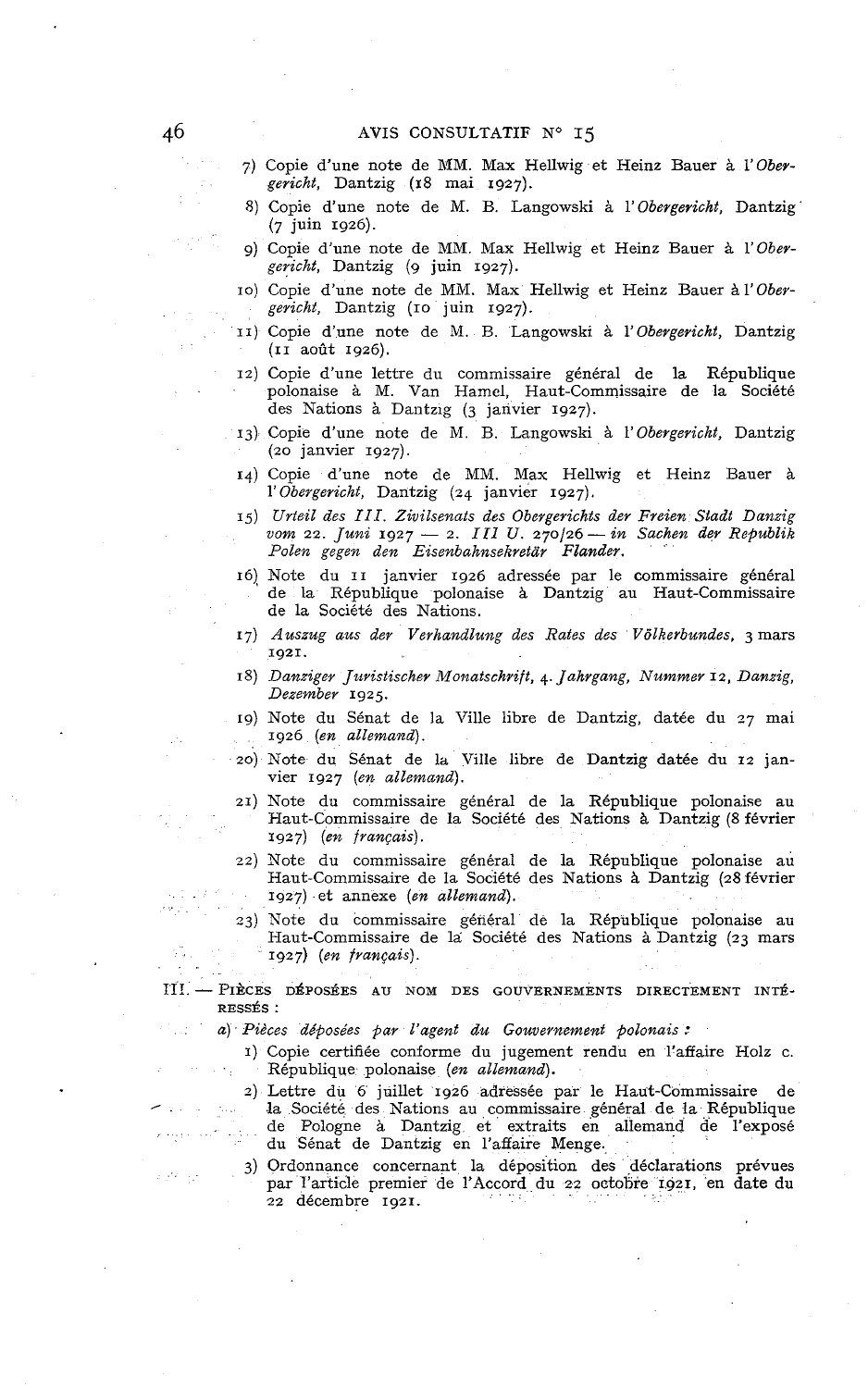- (7) Copy of a note from M. Max Hellwig and M. Heinz Bauer to the Danzig Obergericht (May 18th, 1927).
- (8) Copy of a note from M. B Langowski to the Danzig Oberge $richi$  (June 7th, 1926).
- (9) Copy of a note from M. Max Hellwig and M. Heinz Bauer to the Danzig Obergericht (June gth, 1927).
- (IO) Copy of a note from M. Max Hellwig and M. Heinz Bauer to the Danzig Obergericht (June roth, 1927).
- (II) Copy of a note from M. B. Langowski to the Danzig Oberge $rich$  (August IIth, 1926).
- (12) Copy of a letter from the Commissioner-General of the Polish Republic to M. Van Hamel, High Commissioner of the League of Nations at Danzig (January 3rd. 1927).
- (13) Copy of a note from M. B. Langowski to the Danzig Oberge $richi$  (January 20th, 1927).
- (14) Copy of a note from M. Max Hellwig and M. Heinz Bauer to the Danzig Obergericht (January 24th, 1927).
- (Ij) Urteil des *III.* Zivilsenats des Obergerichts der Freien Stadt Danzig vom 22. Juni 1927 - 2. III U. 270/26 - in Sachen der Republik Polen gegen den Eisenbahnsekretar Flander.
- (16) Note df January th, 1926, sent by the Commissioner-General for the Republic of Poland at Danzig to the High Commissioner of the League of Nations.
- (17) Auszug aus der Verhandlung des Rates des Volkerbundes, March 3rd, 1921.
- (18) Danziger Juristischer Monatschvift, 4. Jahrgang, Nummer 12, Danzig, Dezember 1925.
- (19) Note from the Senate of the Free City of Danzig dated May 27th, 1926 (in German).
- (20) Note from the Senate of the Free City of Danzig dated Jan $uary$   $12th$ ,  $1927$   $(in German)$ .
- (21) Note of the Commissioner-General of the Polish Republic to the High Commissioner of the League of Nations at Danzig (February 8th, 1927) (in French).
- (22) Note of the Commissioner-General of the Polish Republic to the High Commissioner of the League of Nations at Danzig (February 28th, 1927) and Annex (in German).
- (23) Note of the Commissioner-General of the Polish Republic to the High Commissioner of the League of Nations at Danzig (March 23rd, 1927) (in French).
- III. DOCUMENTS FILED ON BEHALF OF THE GOVERNMENTS DIRECTLY INTERESTED:
	- (a) Documents filed by the Agent for the Polish Government :
		- (1) Certified true copy of the judgment given in the case of Holz **v.**  Polish Republic (in German).
		- (2) Letter of July 6th, 1926, sent by the High Commissioner of the League of Nations to the Commissioner-General of the Polish Republic at Danzig and extracts in German of the legal exposé of the Danzig Senate in the Menge case.
		- (3) Ordinance concerning the deposit of the declarations provided for under Article I of the Agreement of October zznd, 1921, dated December 22nd, 1921.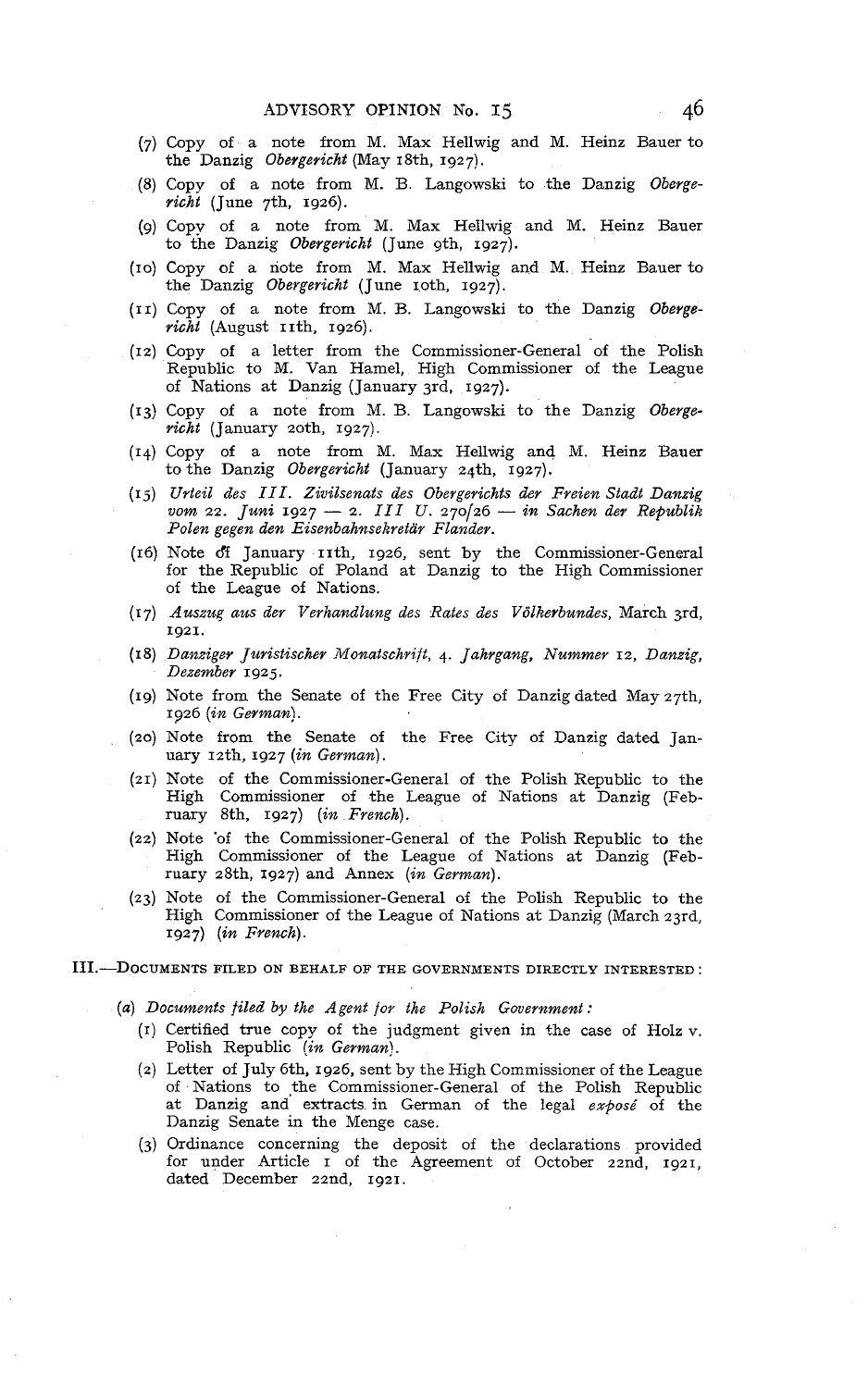## AVIS CONSULTATIF **No 15**

- *4)* Arrêté de la Direction des chemins de fer polonaise à Dantzig (concernant les uniformes des fonctionnaires! *(4* mai *1923).*
- *j)* C,irculaire de la Direction des chemins de fer polonaise **CL** Dantzig (concernant le serment des fonctionnaires) *(23* avril *1925).*

*b) Piéces déposées par L'agent du Gouvernement dantzikois* :

- *1)* Copie certifiée conforme du jugement rendu en l'affaire Holz c. République polonaise *(en allemand).*
- *2)* Copie certifiée conforme d'une note datée du *18* janvier *1928,*  adressée par le Sénat de la Ville libre de Dantzig au représentant diplomatique de la République de' Pologne.
- *3)* Copie certifiée conforme, en polonais avec traduction allemande, d'une note du commissaire général de la République de Pologne à Dantzig, datée du 9 janvier *1928.*

IV. - PIÈCES RECUEILLIES PAR LE GREFFE :

- *1)* Décisions du Haut-Commissaire de la Société des Nations à Dantzig *(15* août *1921* et j septembre *1921) (en anglais, avec traduction allemande).*
- *2)* Extrait de la Constitution de la République de Pologne *(17* mars *1921* et *2* août *1926) (en jrançais).*
- *3)* Extrait de la Constitution de la Ville libre de Dantzig (Société 1921 et 2 août 1926) (*en prançais*).<br>Extrait de la Constitution de la Ville libre de Dantzig (Société des Nations — *Journal officiel* — Supplément spécial n° 7 — juillet 1922) (*en français*).
- 4) Extraits du Prawo Narodow, par Ludwik Ehrlich (traduction ' *anglaise).*
- *5)* Extrait de *Danzigev Staats- und V6lkerrecht:* par Hermann Lewinsky et Richard Wagner (page *127) (en allemand).*
- 6) Loi polonaise du *3* août *1922* relative à *la* constitution du Haut Tribunal administratif *(Dz. Ust. poz.* 600).
- *7)* Loi polonaise du 9 octobre *1923* relative au traitement des fonctionnaires d'État et des militaires *(Dz. Ust. poz. 924;.*
- *8)* Ordonnance polonaise du ministère des Communications du *12*  avril *1924* en vertu de l'article *5* de la loi du *g* octobre *1923.*
- *g)* Décision no *48j* du Haut Tribunal administratif, du *14* novembre *1924* (L. R. *135-24).*
- IO) Ordonnance du Président de la République polonaise du *24* septembre *1926 (Dz. Ust. poz. 568).*
- *II)* Extrait d'une décision du Haut Tribunal administratif, du *5* décembre *1927* (L. R. *932-25).*
- 12) Extrait de la *Gesetz-Sammlung für die Königlichen Preussischen Staaten* **(p.** *19) Nr. 777. Verordnung wegen streitig gewordener*   $A$ uslegung von Staatsverträgen (25. *Januar* 1823) (en allemand).
- *13)* Protocole signé le *Ier* décembre *1921* par l'Administration des chemins de fer polonais et par la Ville libre de Dantzig *(en allemand).*

47